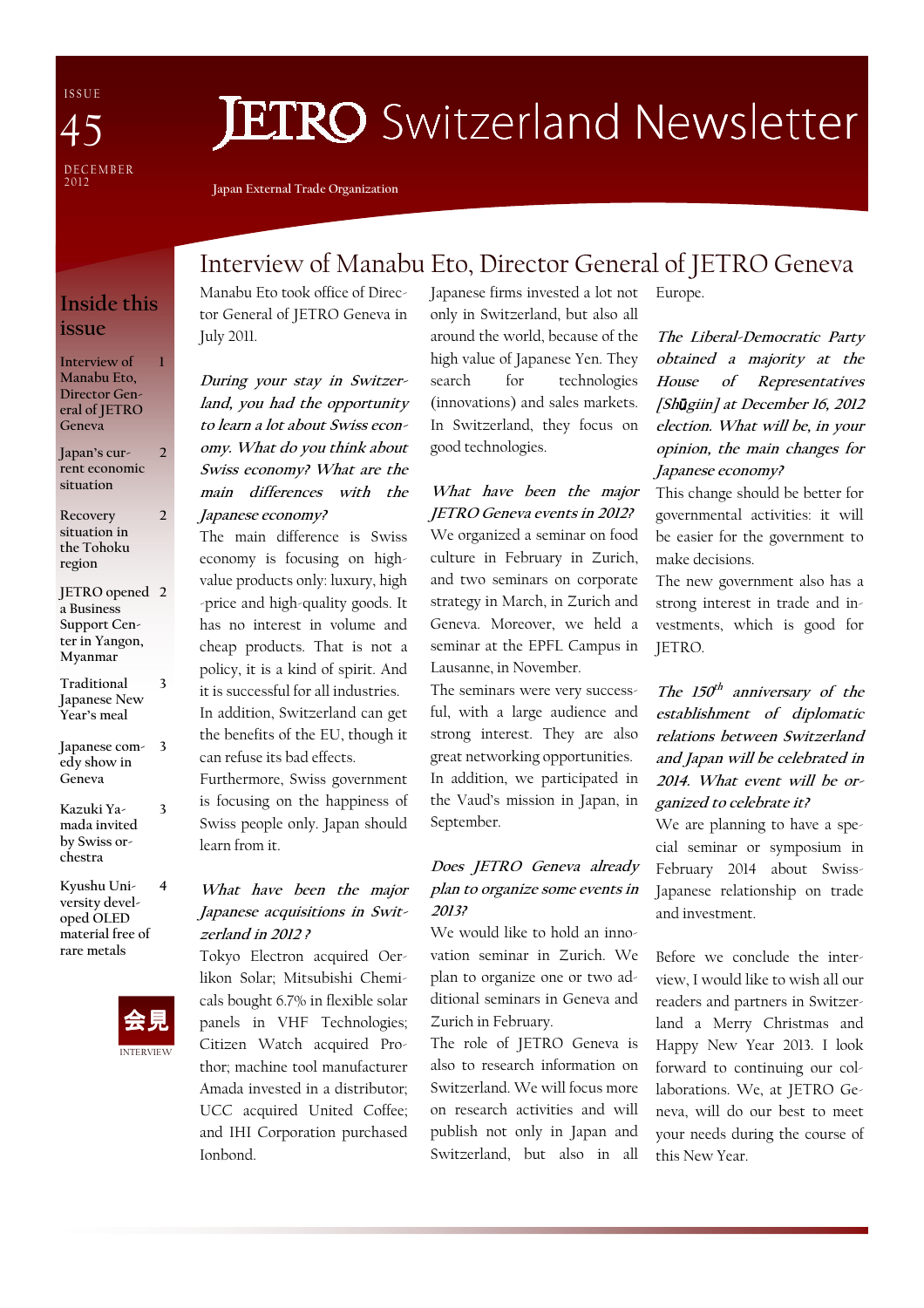## Japan's current economic situation

"Japan's economy is expected to remain relatively weak for the time being, and thereafter, it will return to a moderate recovery path as domestic demand remains resilient on the whole and overseas economies gradually emerge from the deceleration phase" (Bank of Japan, December report).

Exports decreased –4.1% in November over the year, due to the weak demand in overseas economies, especially in Western Europe (-21.2%), but also in Asia (-2.5%). As a result, business sentiment has become cautious: Tankan judgment survey on forecast for business conditions declined from –10 in September to –15 in December. Moreover, the index of industrial production decreased year-on-year 4.5% to 87.9 in October 2012 (2005=100).

However, the domestic demand (private consumption and public investment) remains strong. The consumer confidence index rose 2.9% to 39.4 in November. Furthermore, orders received for construction (value of contracts) increased 16.9% in October (prov.) from the previous year.





### Recovery situation in the Tohoku region

SITUATION

動向

A 7.3 magnitude-quake struck again eastern coast of Japan on December 7. A one-meter wave hit Ishinomaki (Miyagi prefecture). Fortunately, there has been no report of casualties or serious damage.

This region had been devastated by the Great East Japan Earthquake, which occurred on March 11, 2011. The Cabinet Office has estimated damages to infrastructures at ¥ 2.2 trillion.

Sendai airport was completely

overflowed by the tsunami. It reopened six months after the tsunami. Today, the number of domestic flights into the Tohoku region (Sendai, Ibaraki, Fukushima and Hanamaki airports) has increased by 17% from pre-disaster situation from 186 to 218 per day. The number of boats calling in at

the 40 major ports of Tohoku region declined only 26% from the pre-disaster level.

The Tohoku, Akita and Yamagata Shinkansen railway lines were restored six weeks after the disasters. Today, 68 of the 76 regular railway lines are fully or partially operational.

870 km of expressways and more than 700 of national and prefectural roads were closed after the disasters. Over 90% of damaged expressways reopened 21 days later. Today, all roads are operating, except some of them in coastal areas.

JETRO opened a Business Support Center in Yangon, Myanmar



JETRO opened a new Business Support Center (BSC) in Yangon, Myanmar, on August 31, located in the same building as JETRO Yangoon.

Since the establishment of the new administration of Myanmar in March 2011, Japanese companies have expressed strong interest in expanding in Myanmar.

Opening ceremony of BSC Yangon



SITUATION

動向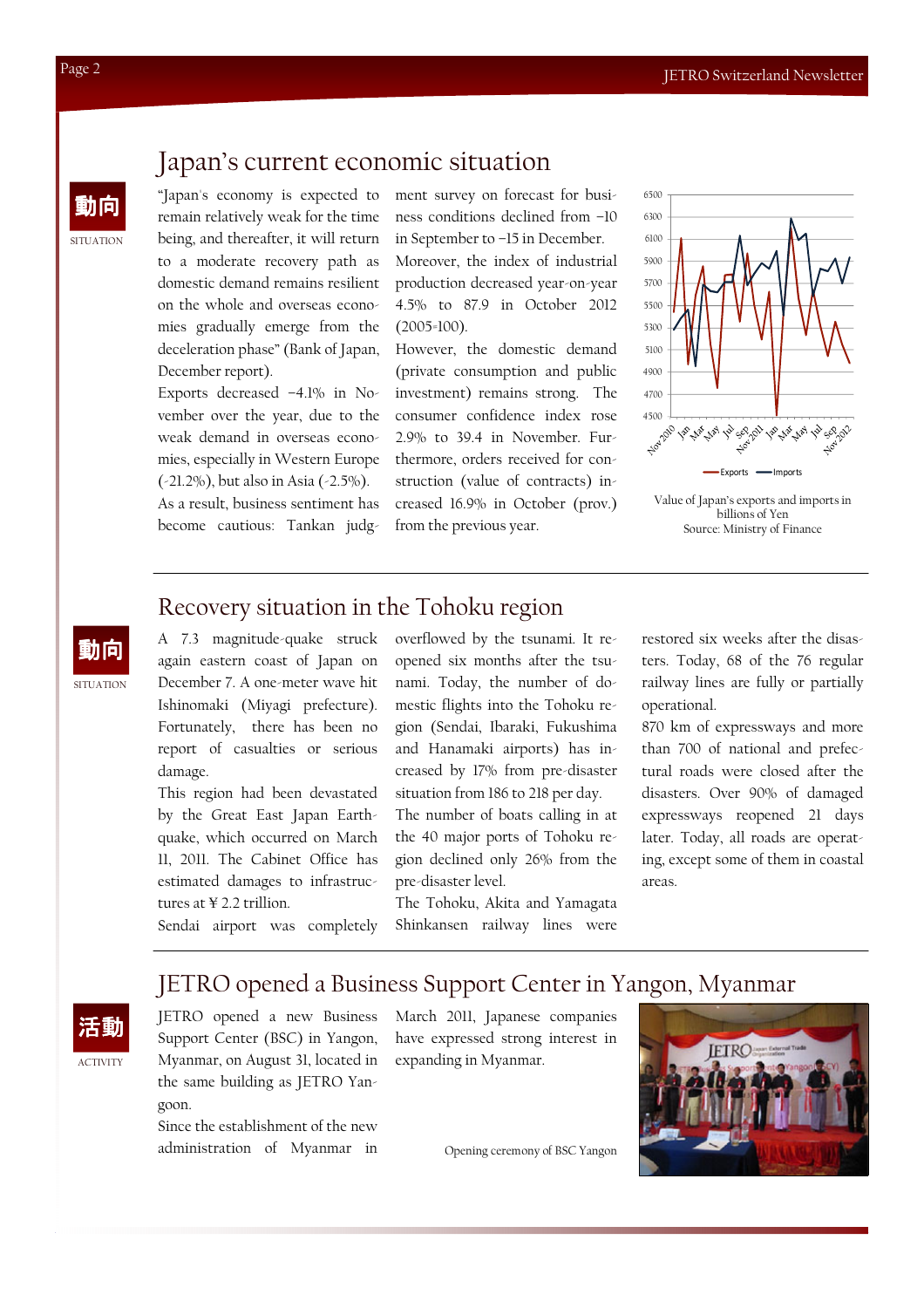Osechi-ryori is a Japanese meal cooked on the occasion of the New Year since the Heian Period (794- 1185).

The variety of dishes has increased over time. As shown on the picture, osechi-ryori are traditionally prepared with sweet potatoes, eggs and lotus roots. It includes dishes, such as "daidai" (Japanese bitter orange), "datemaki" (sweet rolled omelette), "kamaboko" (broiled fish cake), "kazunoko" (herring roe).

But, now it can also have foreign Western-style and Chinese-style dishes.

Osechi-ryori was originally a dish that could be prepared in advance, so as to allow women not to cook in the New Year.

Today, Japanese can buy already made osechi-ryori at grocery stores and even convenience stores. They can also be found in many grocery stores in Switzerland.



Osechi-Ryori with sweet potatoes, eggs and lotus roots Source: Ministry of Agriculture, Forestry and Fisheries



# Japanese comedy show in Geneva

The Japanese Month of Culture has ended with a wonderful show of "Rakugo" on December 13. Outstanding storyteller Master Sanyutei Kenko told a number of traditional stories and jokes, together with Onda Eri - a "yosebashi" instrument player.

The show was co-organized by the Japanese Consulate in Geneva, Swiss-Japanese Association and Japan Club of Geneva.

Rakugo is a Japanese traditional art of storytelling art originating from the  $17<sup>th</sup>$  Century. The storyteller (called rakugoka) seats alone on a pillow, on the stage. As props, he is only allowed to use a fan and a



cloth handkerchief. And as there is a limited number of props and no scenery, audience is focused only on the acting of the storyteller. Master Sanyutei Kenko told some funny and traditional stories, representing several characters. He has been able to capture all the public, and even spectators reading the subtitles laughed all the time.

Becoming a storyteller is not an easy task: applicant should ask a rakugoka to become his student. After eight to twenty years of lessons, he can reach the highest level of Master ("shin'uchi") - the rank of Sanyutei Kenko.

During the course of the show, Onda Eri played a traditional Japanese instrument: yose-bayashi. It is a kind of guitar with only three strings, which produces a strange and magic sound.



## Kazuki Yamada invited by Swiss orchestra

Kazuki Yamada is the first invitee of the Swiss Romande orchestra (Orchestre de la Suisse Romande, OSR).

Kazuki Yamada is Associate Con-

ductor at the NHK Symphony Orchestra. He also collaborates with the Japan Philharmonic Orchestra, Tokyo Symphony Orchestra and Nagoya's and Sendai's symphony orchestras.

Born in 1979, Kazuki Yamada lives today in Berlin. In 2011, he received the Idemitsu Award, the highest award for Japanese artists.